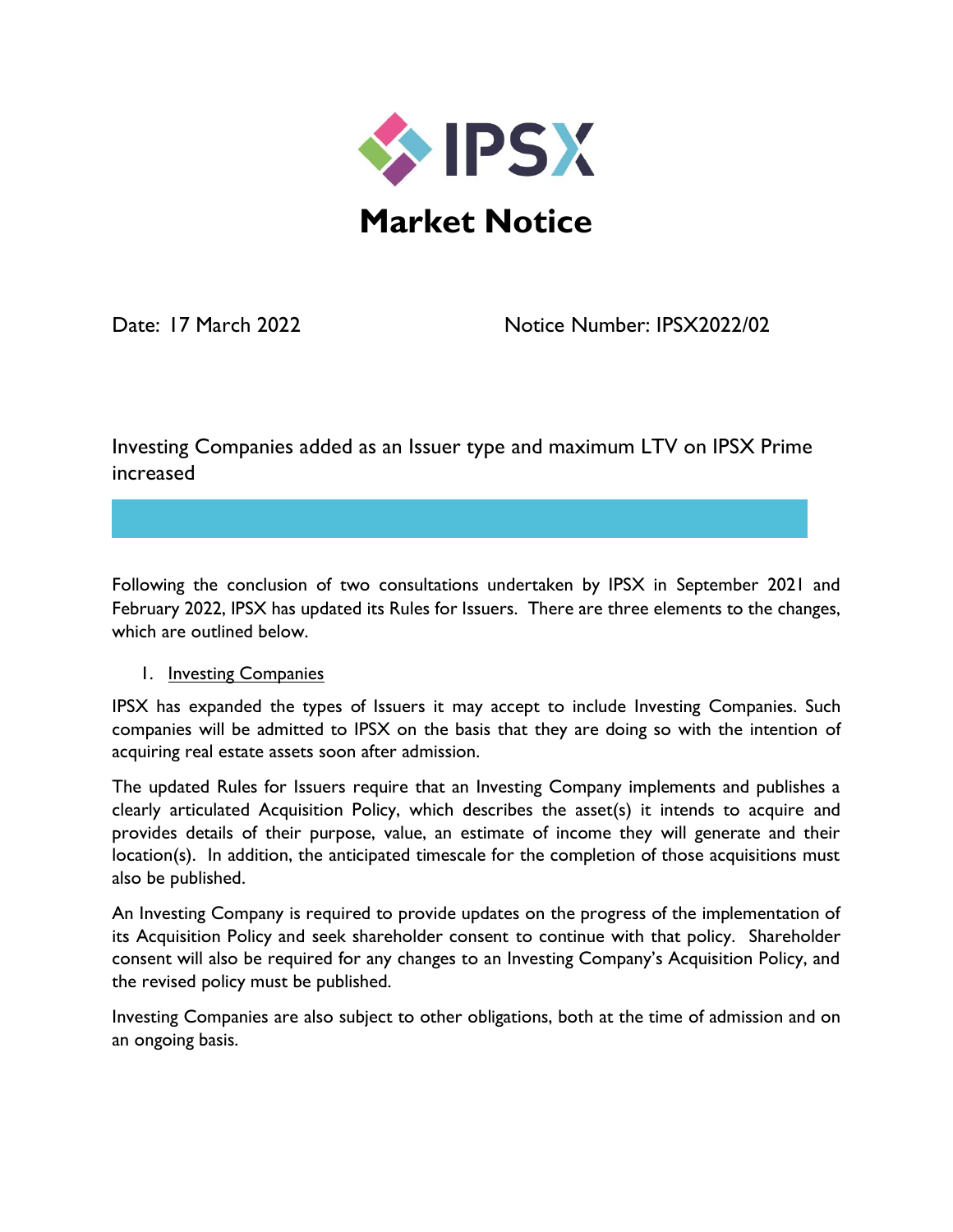## 2. Maximum LTV on IPSX Prime increased

The maximum Loan to Value (LTV) of an Issuer to IPSX Prime has been increased to 80% from its previous level of 40%.

At launch, the maximum LTV for IPSX Prime issuers was set at 40%, compared to 80% for IPSX Wholesale Issuers. The experience gained by IPSX since launch is that many real estate assets are funded with an LTV higher than 40%. This means that a large number of potential issuers, who would otherwise be suitable for admission to IPSX Prime, are excluded. This change aligns the maximum LTV for IPSX Prime Issuers with that of IPSX Wholesale Issuers.

## 3. Other Minor Changes

A number of minor changes have also been made to the IPSX Rules for Issuers:

- Development Plans (Rule 1.25): This rule has been amended to make clear that such Issuers are only admissible to IPSX Wholesale.
- Provision of Financial Information (Rule 3.28): Guidance has been added to this rule to make clear that, in the event that the Issuer is part of a group, only consolidated financial information is required.
- Failure to meet financial reporting timetable (Rule 3.29): This rule has been amended to broaden the possible courses of action that IPSX may take in the event this occurs.
- Schedule Three Red Book Valuation Requirements: Guidance regarding the contents of a Red Book Valuation report has been expanded to specifically cover Multiple Asset Issuers.
- Other Minor Changes have been made to correct errors which do not change the substance of the Rule in question.

The revised IPSX Rules for Issuers will take effect on 31 March 2022.